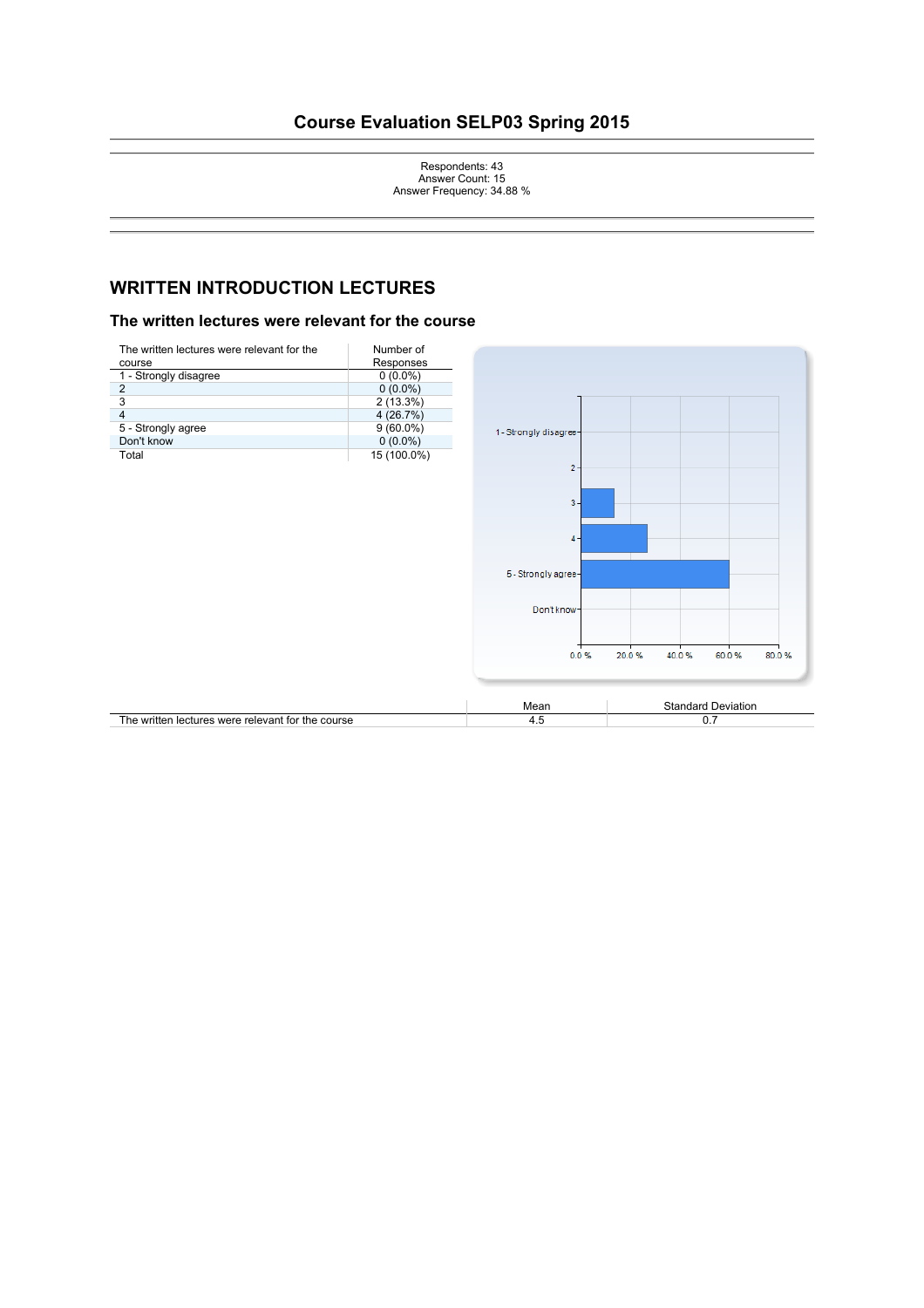#### **The written lectures were intellectually stimulating**



### The written lectures prepared me for comprehending the modules

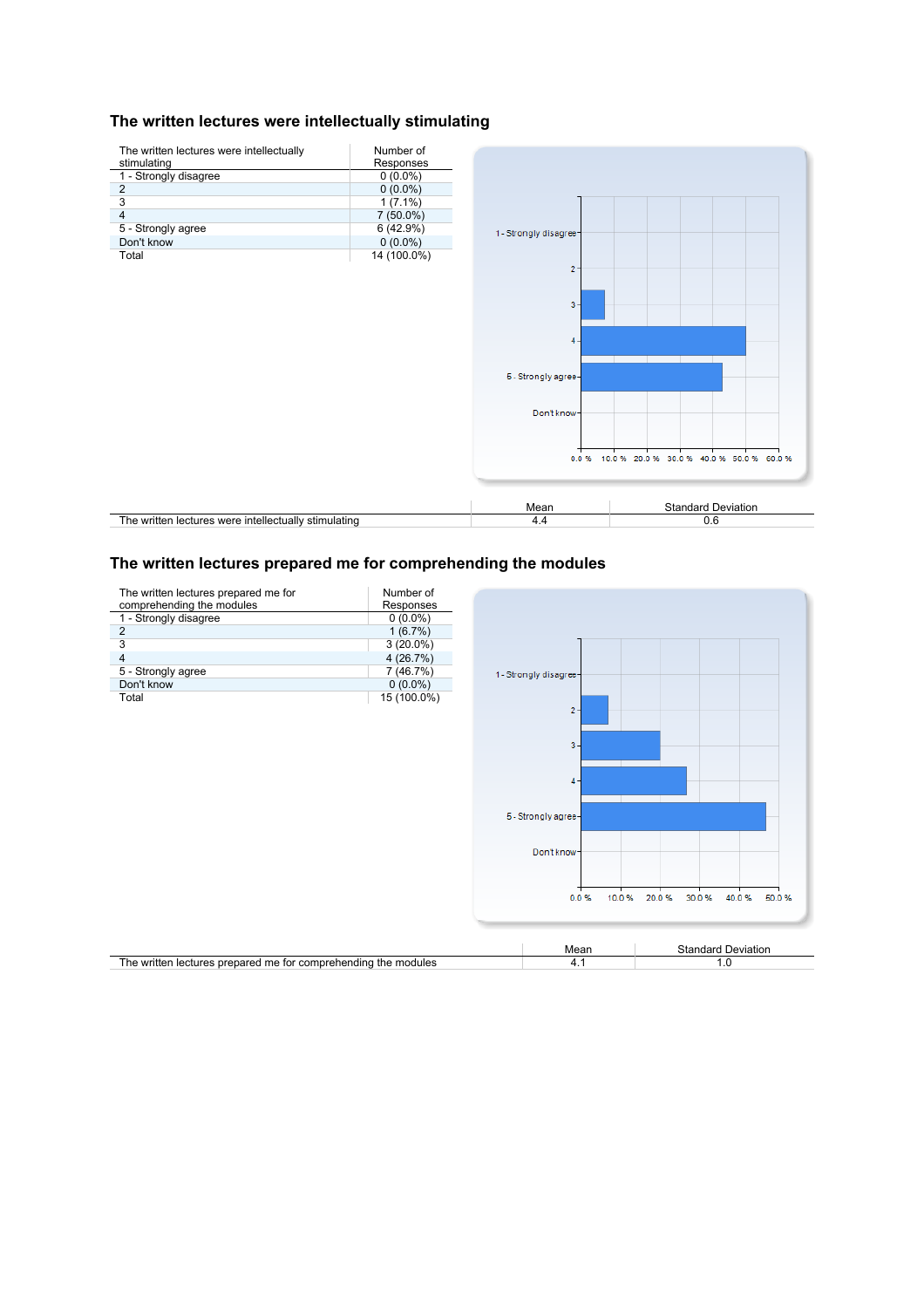#### **The written lectures prepared me for the module assignments**



General comments on the written lectures:

During the course SELP03 we had to focus on specific issues such as european policy, migration, environmental security etc. In my opinion it would be really helpful if the lectures were more specific on the topics.

Very limited guidlines and actual involvement from the lecturer

# **SUPPORT**

### **Helpful academic guidance and support was provided**

| Helpful academic guidance and support was provided |                           | 3.7                    | 1.2                                                        |
|----------------------------------------------------|---------------------------|------------------------|------------------------------------------------------------|
|                                                    |                           | Mean                   | <b>Standard Deviation</b>                                  |
|                                                    |                           |                        |                                                            |
|                                                    |                           | 0.0 %                  | 10.0%<br>20.0%<br>30.0%<br>5.0%<br>15.0%<br>25.0%<br>35.0% |
|                                                    |                           |                        |                                                            |
|                                                    |                           | Don't know-            |                                                            |
|                                                    |                           |                        |                                                            |
|                                                    |                           | 5 - Strongly agree-    |                                                            |
|                                                    |                           |                        |                                                            |
|                                                    |                           | $4 -$                  |                                                            |
|                                                    |                           | $3 -$                  |                                                            |
|                                                    |                           |                        |                                                            |
|                                                    |                           | $2 -$                  |                                                            |
| Don't know<br>Total                                | $0(0.0\%)$<br>15 (100.0%) |                        |                                                            |
| 5 - Strongly agree                                 | 4 (26.7%)                 | 1 - Strongly disagree- |                                                            |
| $\overline{4}$                                     | 5(33.3%)                  |                        |                                                            |
| $\overline{3}$                                     | 4 (26.7%)                 |                        |                                                            |
| 1 - Strongly disagree<br>$\overline{2}$            | 1(6.7%)<br>1(6.7%)        |                        |                                                            |
| provided                                           | Responses                 |                        |                                                            |
| Helpful academic guidance and support was          | Number of                 |                        |                                                            |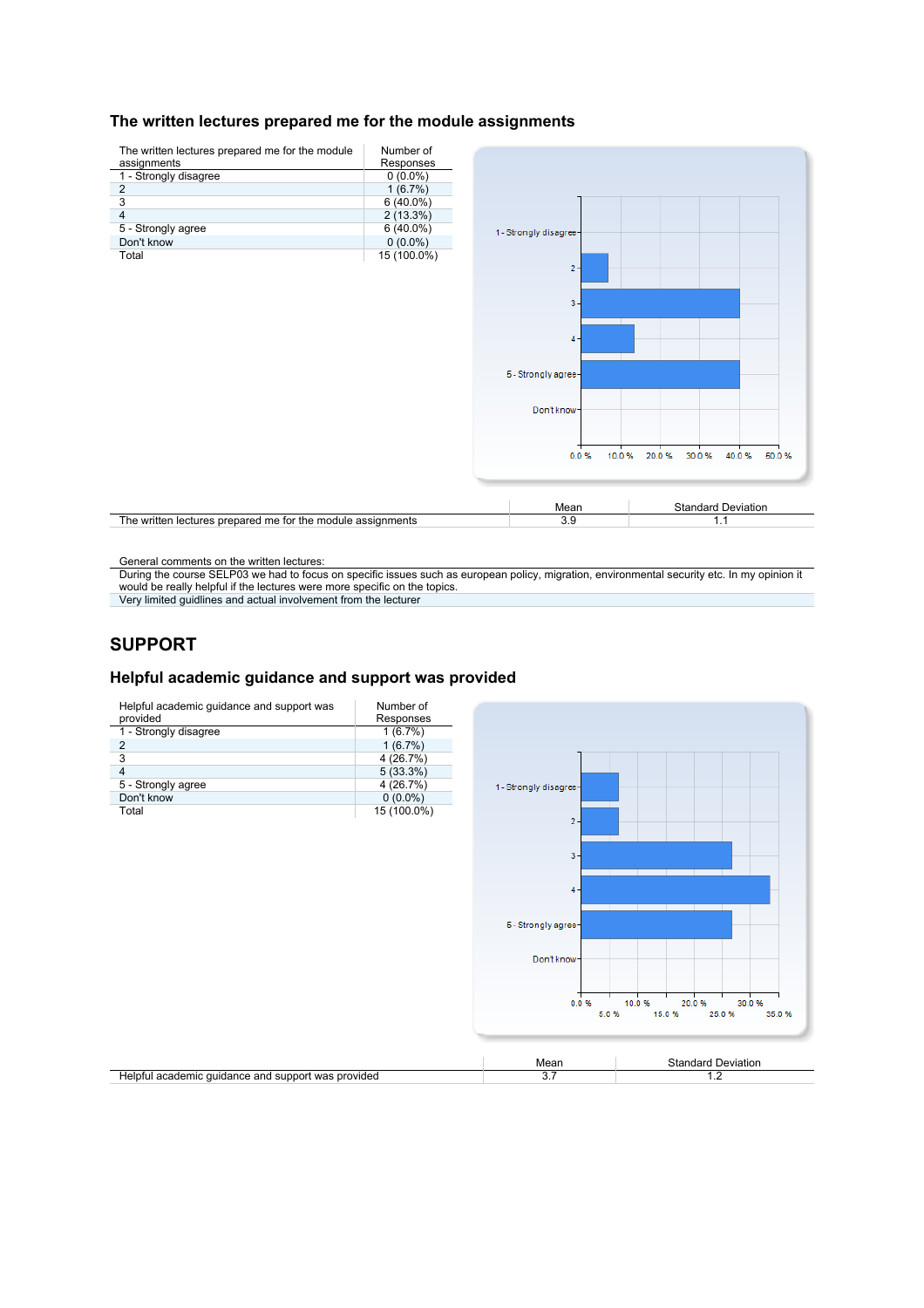# **Helpful administrative guidance and support was provided**



#### The course tutors were helpful and supportive

| The course tutors were helpful and<br>supportive | Number of<br>Responses |                        |                                           |
|--------------------------------------------------|------------------------|------------------------|-------------------------------------------|
| 1 - Strongly disagree                            | $1(7.1\%)$             |                        |                                           |
| $\overline{\mathbf{c}}$                          | $1(7.1\%)$             |                        |                                           |
| 3                                                | 3(21.4%)               |                        |                                           |
| $\overline{\mathbf{4}}$                          | 3(21.4%)               |                        |                                           |
| 5 - Strongly agree                               | 6(42.9%)               | 1 - Strongly disagree- |                                           |
| Don't know                                       | $0(0.0\%)$             |                        |                                           |
| Total                                            | 14 (100.0%)            |                        |                                           |
|                                                  |                        | $2 -$                  |                                           |
|                                                  |                        |                        |                                           |
|                                                  |                        |                        |                                           |
|                                                  |                        | $3 -$                  |                                           |
|                                                  |                        |                        |                                           |
|                                                  |                        | $4 -$                  |                                           |
|                                                  |                        |                        |                                           |
|                                                  |                        |                        |                                           |
|                                                  |                        | 5 - Strongly agree-    |                                           |
|                                                  |                        |                        |                                           |
|                                                  |                        | Don't know-            |                                           |
|                                                  |                        |                        |                                           |
|                                                  |                        |                        |                                           |
|                                                  |                        |                        |                                           |
|                                                  |                        | 0.0%                   | 10.0%<br>20.0%<br>30.0%<br>40.0%<br>50.0% |
|                                                  |                        |                        |                                           |
|                                                  |                        |                        |                                           |
|                                                  |                        | Mean                   | <b>Standard Deviation</b>                 |
| The course tutors were helpful and supportive    |                        | 3.9                    | 1.3                                       |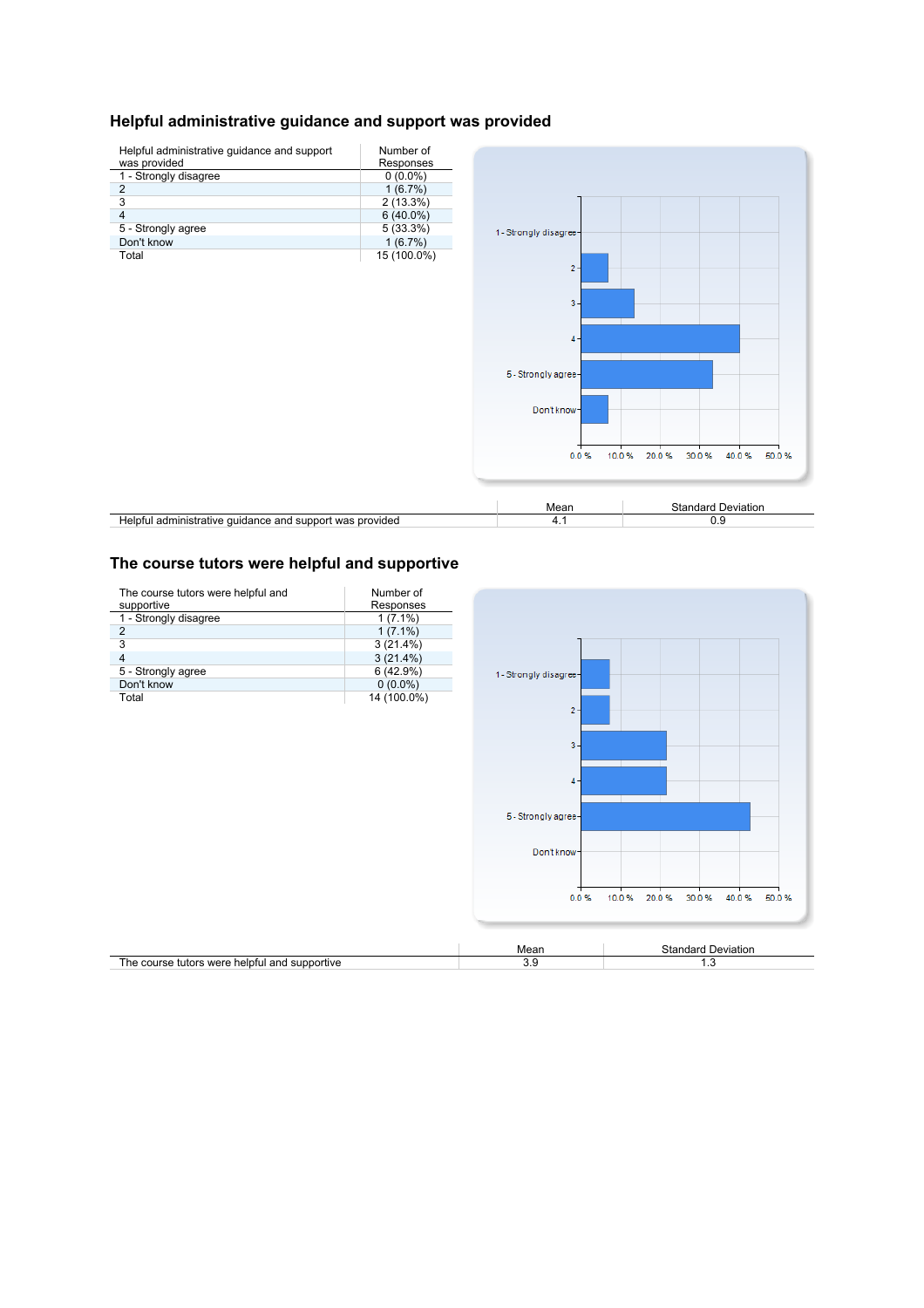### The library resources were of a good quality for the course



General comments on support:

The support and the guidance of the administrators is really great. Thank you!

Library is great but absence of any guidance...

## **ASSIGNMENTS**

#### **It was easy to understand what was expected of me in the assignments**

| It was easy to understand what was expected of<br>me in the assignments | Number of<br>Responses |                        |                     |                           |
|-------------------------------------------------------------------------|------------------------|------------------------|---------------------|---------------------------|
| 1 - Strongly disagree                                                   | $1(7.1\%)$             |                        |                     |                           |
| 2                                                                       | 2(14.3%)               |                        |                     |                           |
| 3                                                                       | 5(35.7%)               |                        |                     |                           |
| $\overline{4}$                                                          | 5(35.7%)               |                        |                     |                           |
| 5 - Strongly agree                                                      | $1(7.1\%)$             | 1 - Strongly disagree- |                     |                           |
| Don't know                                                              | $0(0.0\%)$             |                        |                     |                           |
| Total                                                                   | 14 (100.0%)            |                        |                     |                           |
|                                                                         |                        |                        | $2 -$               |                           |
|                                                                         |                        |                        |                     |                           |
|                                                                         |                        |                        |                     |                           |
|                                                                         |                        |                        | $3 -$               |                           |
|                                                                         |                        |                        |                     |                           |
|                                                                         |                        |                        | $4 -$               |                           |
|                                                                         |                        |                        |                     |                           |
|                                                                         |                        |                        |                     |                           |
|                                                                         |                        |                        | 5 - Strongly agree- |                           |
|                                                                         |                        |                        |                     |                           |
|                                                                         |                        |                        | Don't know-         |                           |
|                                                                         |                        |                        |                     |                           |
|                                                                         |                        |                        |                     |                           |
|                                                                         |                        |                        |                     |                           |
|                                                                         |                        |                        | 0.0%<br>10.0%       | 20.0%<br>30.0%<br>40.0%   |
|                                                                         |                        |                        |                     |                           |
|                                                                         |                        |                        |                     |                           |
|                                                                         |                        |                        | Mean                | <b>Standard Deviation</b> |
| It was easy to understand what was expected of me in the assignments    |                        |                        | 3.2                 | 1.1                       |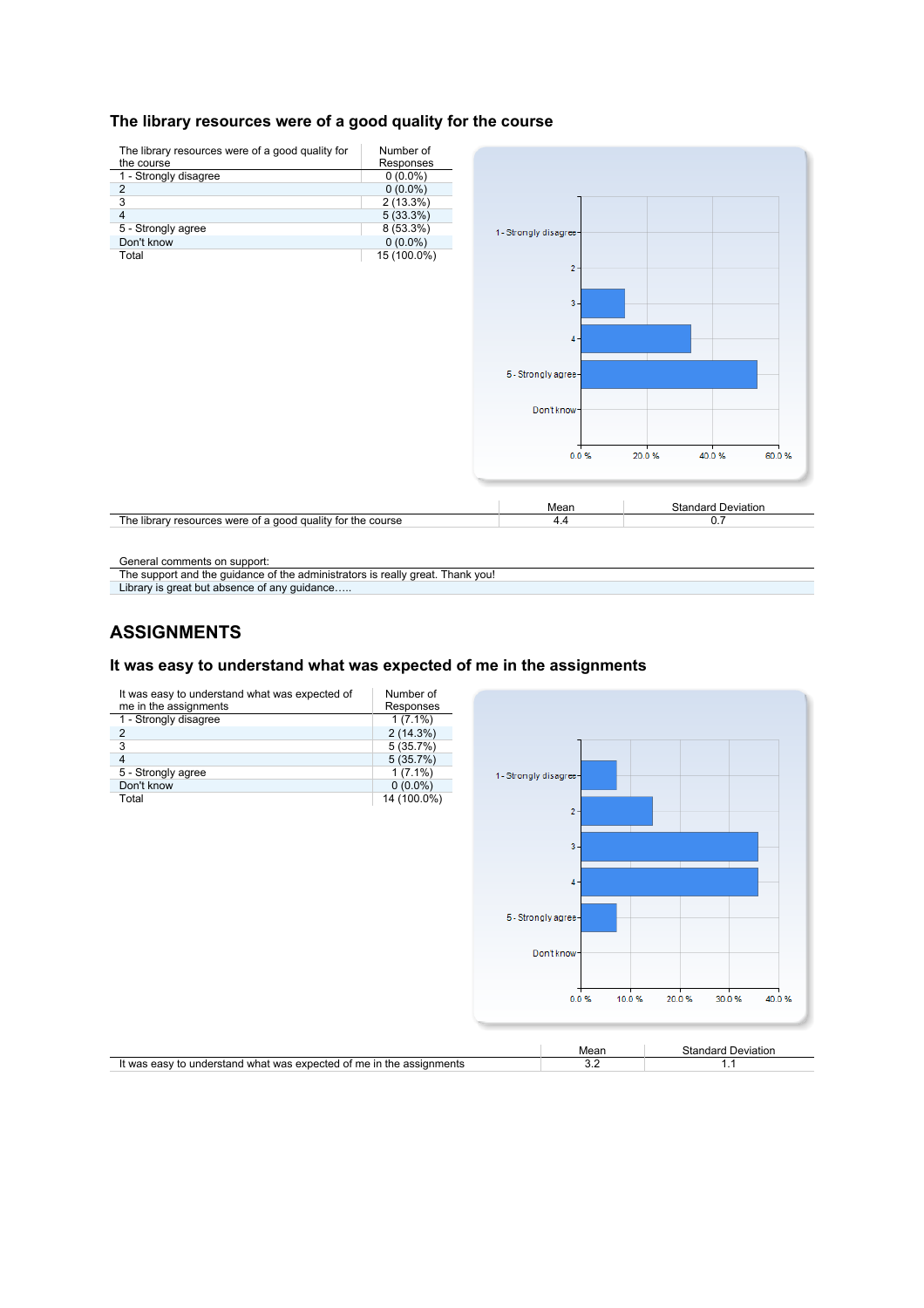# **I was given appropriate guidance on how to tackle the assignments**

| I was given appropriate guidance on how to                        | Number of   |                        |                                           |
|-------------------------------------------------------------------|-------------|------------------------|-------------------------------------------|
| tackle the assignments                                            | Responses   |                        |                                           |
| 1 - Strongly disagree                                             | 1(6.7%)     |                        |                                           |
| $\overline{\mathbf{c}}$                                           | $3(20.0\%)$ |                        |                                           |
| 3                                                                 | $3(20.0\%)$ |                        |                                           |
| 4                                                                 | $6(40.0\%)$ |                        |                                           |
| 5 - Strongly agree                                                | 2(13.3%)    | 1 - Strongly disagree- |                                           |
| Don't know                                                        | $0(0.0\%)$  |                        |                                           |
| Total                                                             | 15 (100.0%) |                        |                                           |
|                                                                   |             | $2 -$                  |                                           |
|                                                                   |             |                        |                                           |
|                                                                   |             | $3 -$                  |                                           |
|                                                                   |             |                        |                                           |
|                                                                   |             |                        |                                           |
|                                                                   |             | $4 -$                  |                                           |
|                                                                   |             |                        |                                           |
|                                                                   |             |                        |                                           |
|                                                                   |             | 5 - Strongly agree-    |                                           |
|                                                                   |             |                        |                                           |
|                                                                   |             |                        |                                           |
|                                                                   |             | Don't know-            |                                           |
|                                                                   |             |                        |                                           |
|                                                                   |             |                        |                                           |
|                                                                   |             | 0.0%                   | 20.0%<br>30.0%<br>40.0%<br>10.0%<br>50.0% |
|                                                                   |             |                        |                                           |
|                                                                   |             |                        |                                           |
|                                                                   |             |                        |                                           |
|                                                                   |             | Mean                   | <b>Standard Deviation</b>                 |
| I was given appropriate guidance on how to tackle the assignments |             | 3.3                    | 1.2                                       |

# **The assignments were too challenging**

| The assignments were too challenging | Number of Responses |                        |                                                       |
|--------------------------------------|---------------------|------------------------|-------------------------------------------------------|
| 1 - Strongly disagree                | $2(13.3\%)$         |                        |                                                       |
| $\overline{\mathbf{c}}$              | 2(13.3%)            |                        |                                                       |
| 3                                    | 4(26.7%)            |                        |                                                       |
| 4                                    | 4(26.7%)            |                        |                                                       |
| 5 - Strongly agree                   | $3(20.0\%)$         |                        |                                                       |
| Don't know                           | $0(0.0\%)$          | 1 - Strongly disagree- |                                                       |
| Total                                | 15 (100.0%)         |                        |                                                       |
|                                      |                     |                        |                                                       |
|                                      |                     | $2 -$                  |                                                       |
|                                      |                     |                        |                                                       |
|                                      |                     |                        |                                                       |
|                                      |                     | $3 -$                  |                                                       |
|                                      |                     |                        |                                                       |
|                                      |                     | $4 -$                  |                                                       |
|                                      |                     |                        |                                                       |
|                                      |                     |                        |                                                       |
|                                      |                     | 5 - Strongly agree-    |                                                       |
|                                      |                     |                        |                                                       |
|                                      |                     |                        |                                                       |
|                                      |                     | Don't know-            |                                                       |
|                                      |                     |                        |                                                       |
|                                      |                     |                        |                                                       |
|                                      |                     |                        | 5.0%<br>10.0 %<br>0.0%<br>15.0 % 20.0 % 25.0 % 30.0 % |
|                                      |                     |                        |                                                       |
|                                      |                     |                        |                                                       |
|                                      |                     |                        |                                                       |
|                                      |                     | Mean                   | <b>Standard Deviation</b>                             |
| The assignments were too challenging |                     | 3.3                    | 1.3                                                   |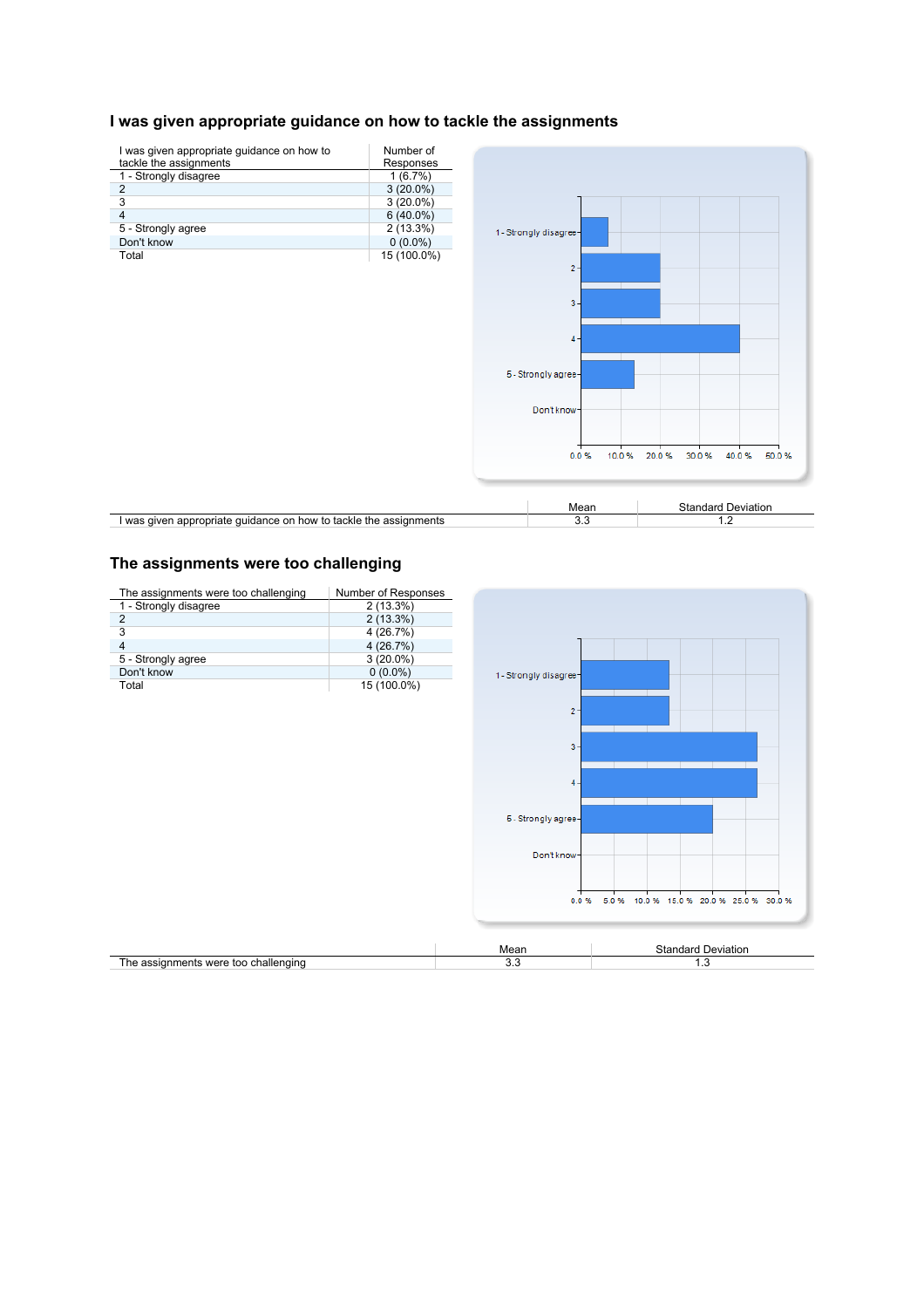#### The assignments were relevant for the course



General comments on the assignments:

The assignments were a bit difficult

Very unclear

### **ASSESSMENT**

#### **The assessment criteria were clear and issued in good time**



|                                                            | Mear | Standard<br>Deviation |
|------------------------------------------------------------|------|-----------------------|
| The assessment criteria were clear and issued in good time | ◡.   | .                     |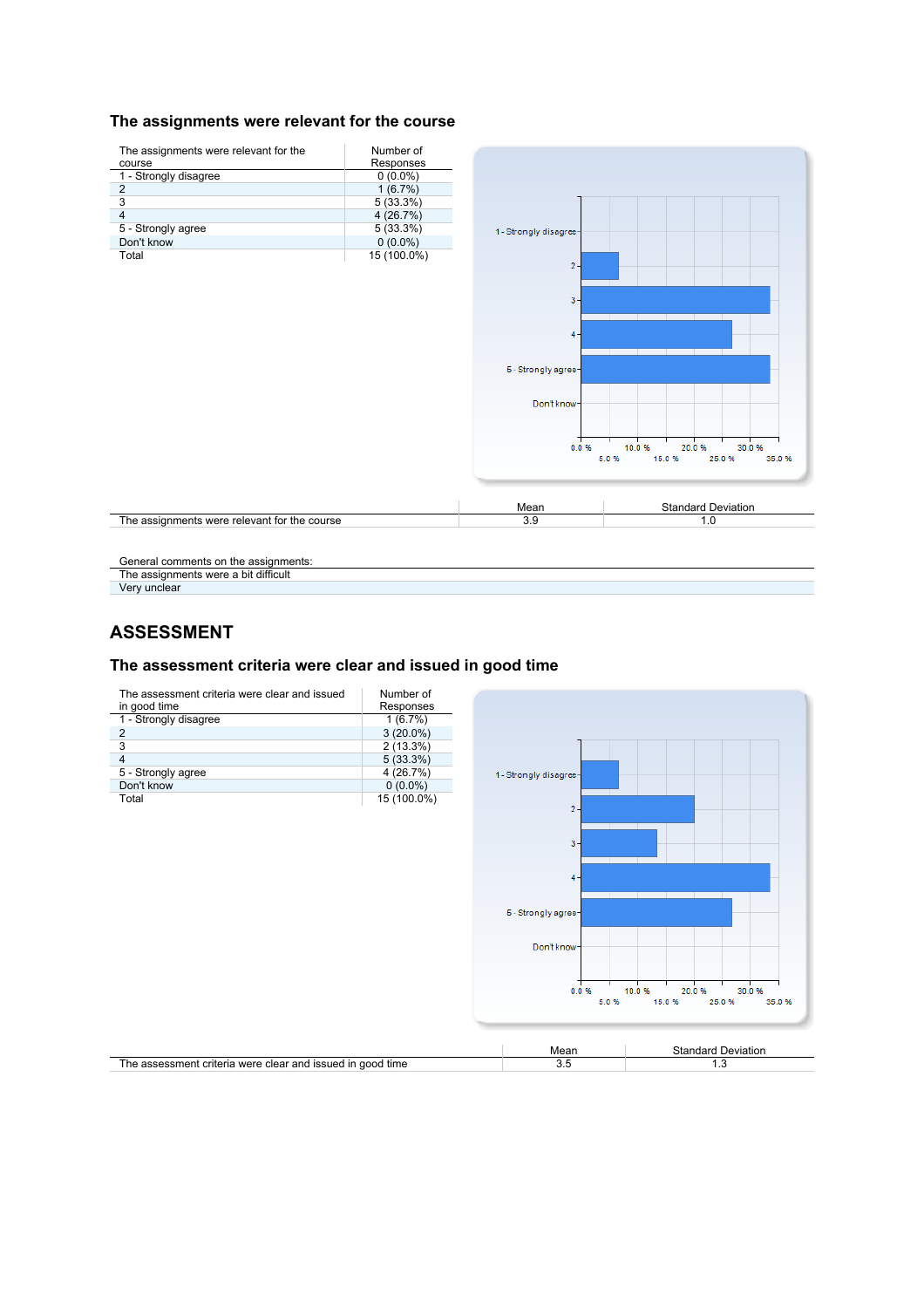#### **The assessment feedback was provided in good time**



#### **The assessment feedback was useful and helped me understand how I can improve in the future**

The assessment feedback was useful and helped me understand how I can improve in the future Number of Responses

| 1 - Strongly disagree | $2(13.3\%)$ |
|-----------------------|-------------|
|                       | 1(6.7%)     |
| 3                     | $3(20.0\%)$ |
|                       | $5(33.3\%)$ |
| 5 - Strongly agree    | 4 (26.7%)   |
| Don't know            | $0(0.0\%)$  |
| Total                 | 15 (100.0%) |





General comments on the assessment:

The assessment was fair and very useful.

Still not heard from the last assessment, hand in was over 3 weeks ago!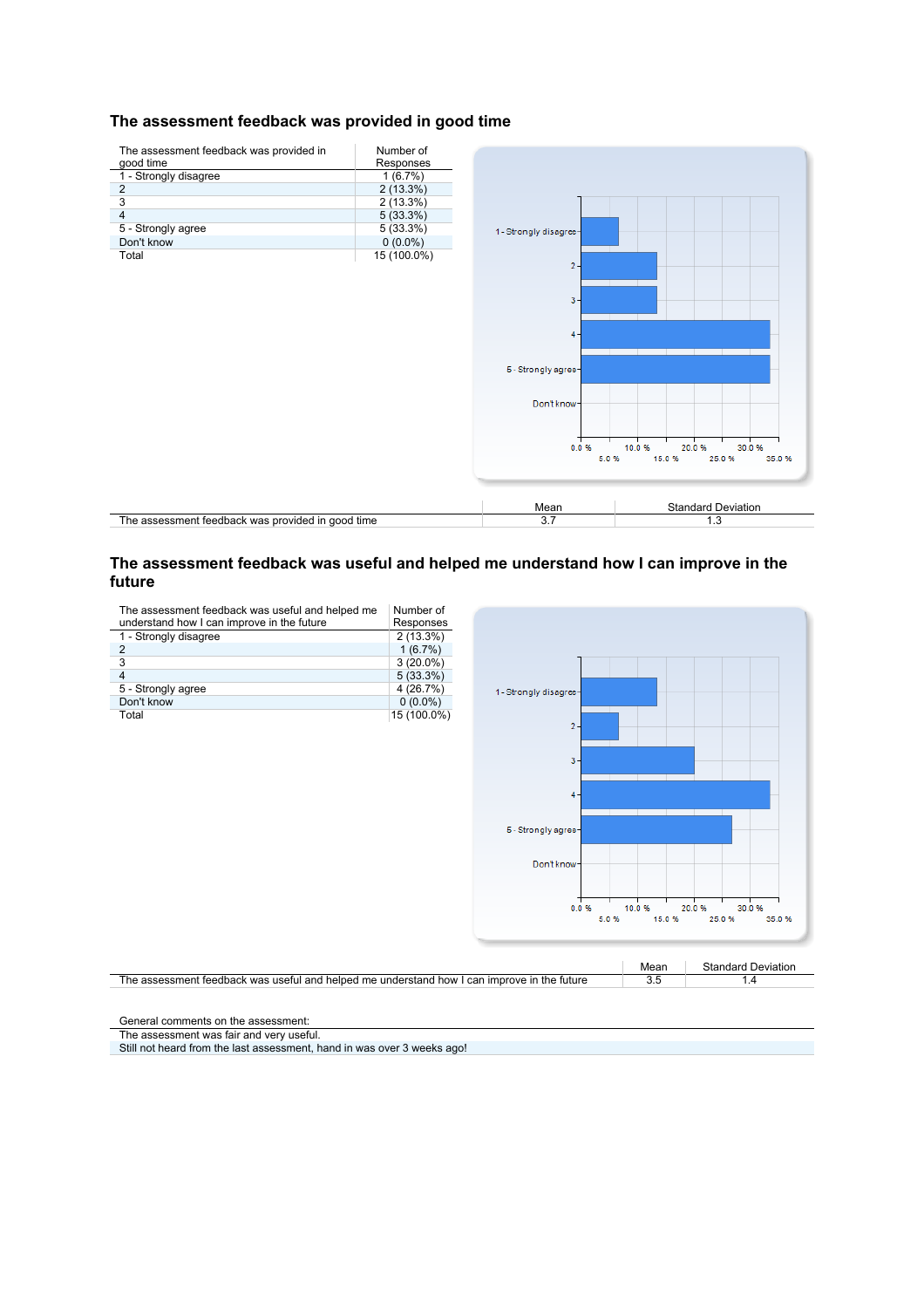### **LUVIT**

### **Using LUVIT was comprehensible**

| Using LUVIT was comprehensible | Number of Responses |                        |       |                           |                |
|--------------------------------|---------------------|------------------------|-------|---------------------------|----------------|
| 1 - Strongly disagree          | $0(0.0\%)$          |                        |       |                           |                |
| $\sqrt{2}$                     | 1(6.7%)             |                        |       |                           |                |
| 3                              | 1(6.7%)             |                        |       |                           |                |
| $\overline{4}$                 | 4(26.7%)            |                        |       |                           |                |
| 5 - Strongly agree             | $9(60.0\%)$         |                        |       |                           |                |
| Don't know                     | $0(0.0\%)$          | 1 - Strongly disagree- |       |                           |                |
| Total                          | 15 (100.0%)         |                        |       |                           |                |
|                                |                     |                        |       |                           |                |
|                                |                     | $2 -$                  |       |                           |                |
|                                |                     |                        |       |                           |                |
|                                |                     | $3 -$                  |       |                           |                |
|                                |                     |                        |       |                           |                |
|                                |                     |                        |       |                           |                |
|                                |                     | $4 -$                  |       |                           |                |
|                                |                     |                        |       |                           |                |
|                                |                     | 5 - Strongly agree-    |       |                           |                |
|                                |                     |                        |       |                           |                |
|                                |                     |                        |       |                           |                |
|                                |                     | Don't know-            |       |                           |                |
|                                |                     |                        |       |                           |                |
|                                |                     |                        |       |                           |                |
|                                |                     | 0.0%                   | 20.0% | 40.0%                     | 60.0%<br>80.0% |
|                                |                     |                        |       |                           |                |
|                                |                     |                        |       |                           |                |
|                                |                     |                        |       |                           |                |
|                                |                     | Mean                   |       | <b>Standard Deviation</b> |                |
| Using LUVIT was comprehensible |                     | 4.4                    |       | 0.9                       |                |
|                                |                     |                        |       |                           |                |

#### **LUVIT-based learning activities and/or materials aided my learning**



General comments on LUVIT:

Luvit has been great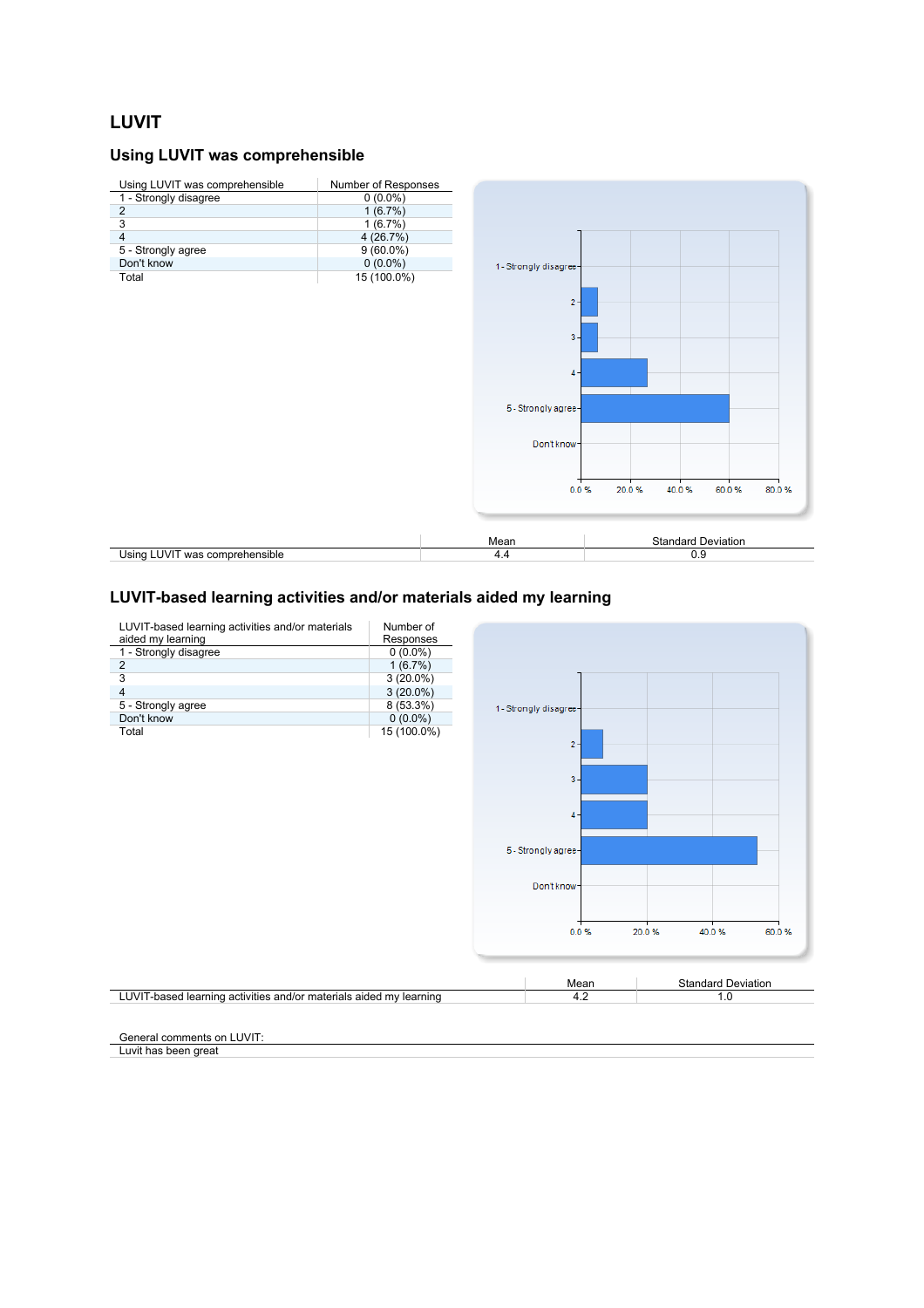## **SYLLABUS**

#### **The syllabus was well adapted to the learning goals of the course**



#### **The syllabus provided a good overview of the main subjects of the course**

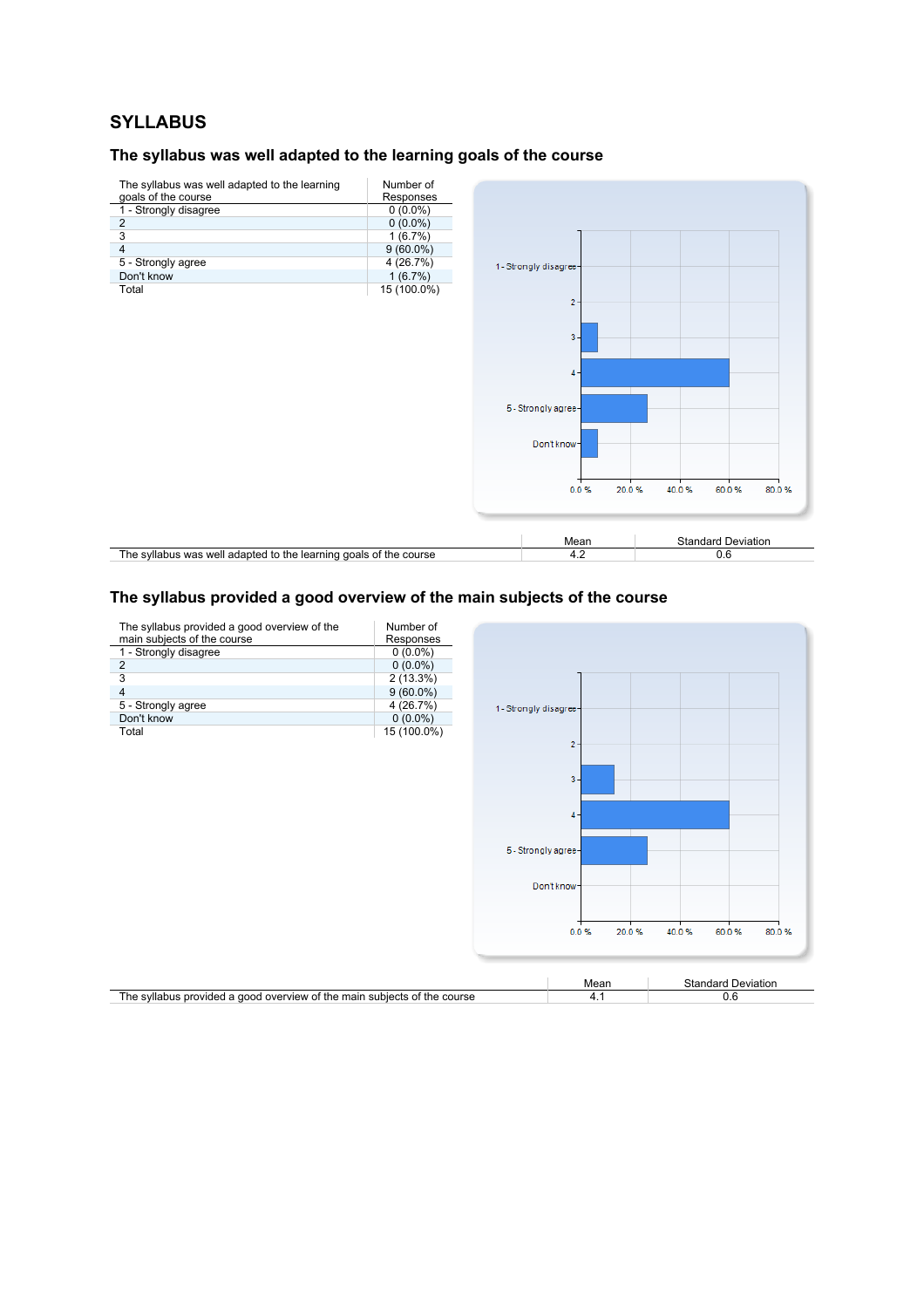#### **The syllabus was too challenging**



General comments on the syllabus:

yes, good indeed

### **ACCESS TO MATERIAL**

### It was easy to access the reading material for the course

| It was easy to access the reading material for<br>the course | Number of<br>Responses |                        |       |                           |       |
|--------------------------------------------------------------|------------------------|------------------------|-------|---------------------------|-------|
| 1 - Strongly disagree                                        | $0(0.0\%)$             |                        |       |                           |       |
| $\overline{\mathbf{c}}$                                      | $0(0.0\%)$             |                        |       |                           |       |
| 3                                                            | $3(20.0\%)$            |                        |       |                           |       |
| 4                                                            | $3(20.0\%)$            |                        |       |                           |       |
| 5 - Strongly agree                                           | 8 (53.3%)              | 1 - Strongly disagree- |       |                           |       |
| Don't know                                                   | 1(6.7%)                |                        |       |                           |       |
| Total                                                        | 15 (100.0%)            |                        |       |                           |       |
|                                                              |                        | $2 -$                  |       |                           |       |
|                                                              |                        | $3 -$                  |       |                           |       |
|                                                              |                        | $4 -$                  |       |                           |       |
|                                                              |                        | 5 - Strongly agree-    |       |                           |       |
|                                                              |                        | Don't know-            |       |                           |       |
|                                                              |                        | 0.0%                   | 20.0% | 40.0%                     | 60.0% |
|                                                              |                        | Mean                   |       | <b>Standard Deviation</b> |       |
| It was easy to access the reading material for the course    |                        | 4.4                    |       | 0.8                       |       |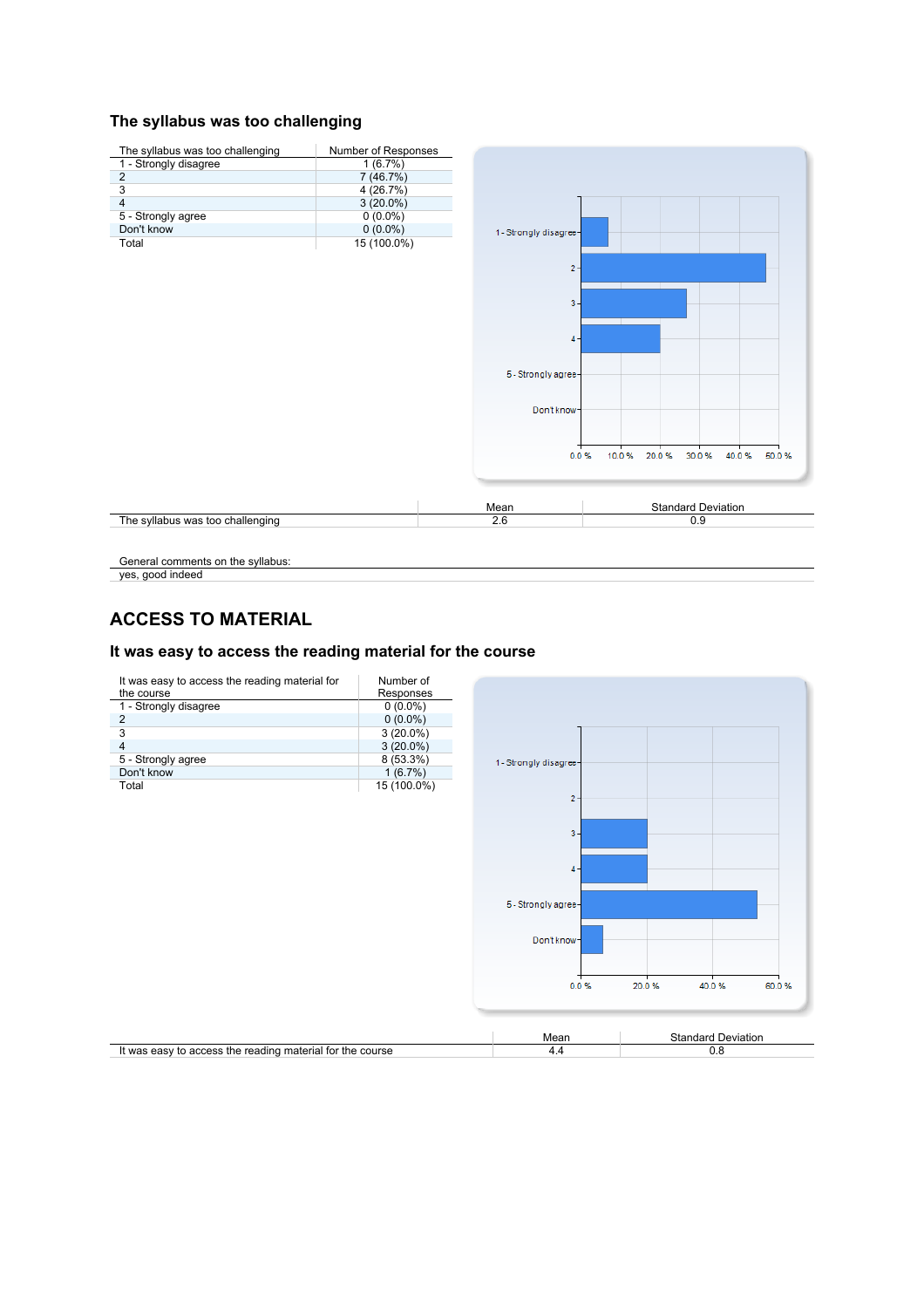

### **Recommended books, journals and other resources were available in the library**

#### **It was easy to access additional resources for the course**

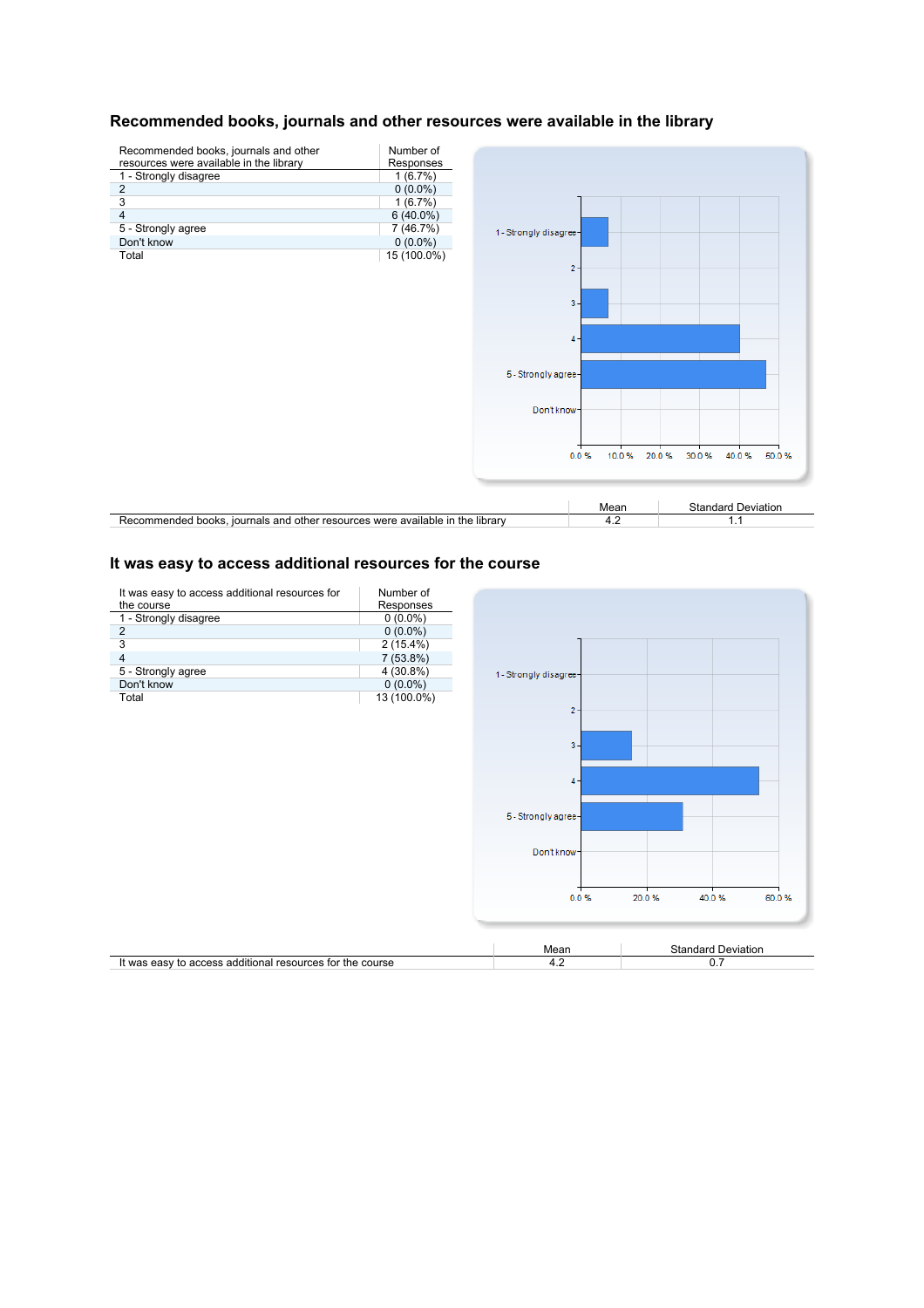### **Approximately how much time per week did you put down on your studies throughout the course?**

| Approximately how much time per week did you put<br>down on your studies throughout the course? | Number of<br>Responses |                  |             |                                  |
|-------------------------------------------------------------------------------------------------|------------------------|------------------|-------------|----------------------------------|
| 25% / 10 hours                                                                                  | 1(6.7%)                |                  |             |                                  |
| 50% / 20 hours                                                                                  | 4(26.7%)               |                  |             |                                  |
| 75% / 30 hours                                                                                  | $6(40.0\%)$            |                  |             |                                  |
| 100% / 40 hours                                                                                 | 4(26.7%)               |                  |             |                                  |
| Total                                                                                           | 15 (100.0%)            |                  |             |                                  |
|                                                                                                 |                        | 25% / 10 hours-  |             |                                  |
|                                                                                                 |                        | 50% / 20 hours-  |             |                                  |
|                                                                                                 |                        | 75% / 30 hours-  |             |                                  |
|                                                                                                 |                        | 100% / 40 hours- |             |                                  |
|                                                                                                 |                        | 10.0%<br>0.0%    | 20.0%       | 30.0%<br>40.0%<br>50.0%          |
| Approximately how much time per week did you put down on your studies throughout the course?    |                        |                  | Mean<br>2.9 | <b>Standard Deviation</b><br>0.9 |

# **I read all of the suggested material for the modules**

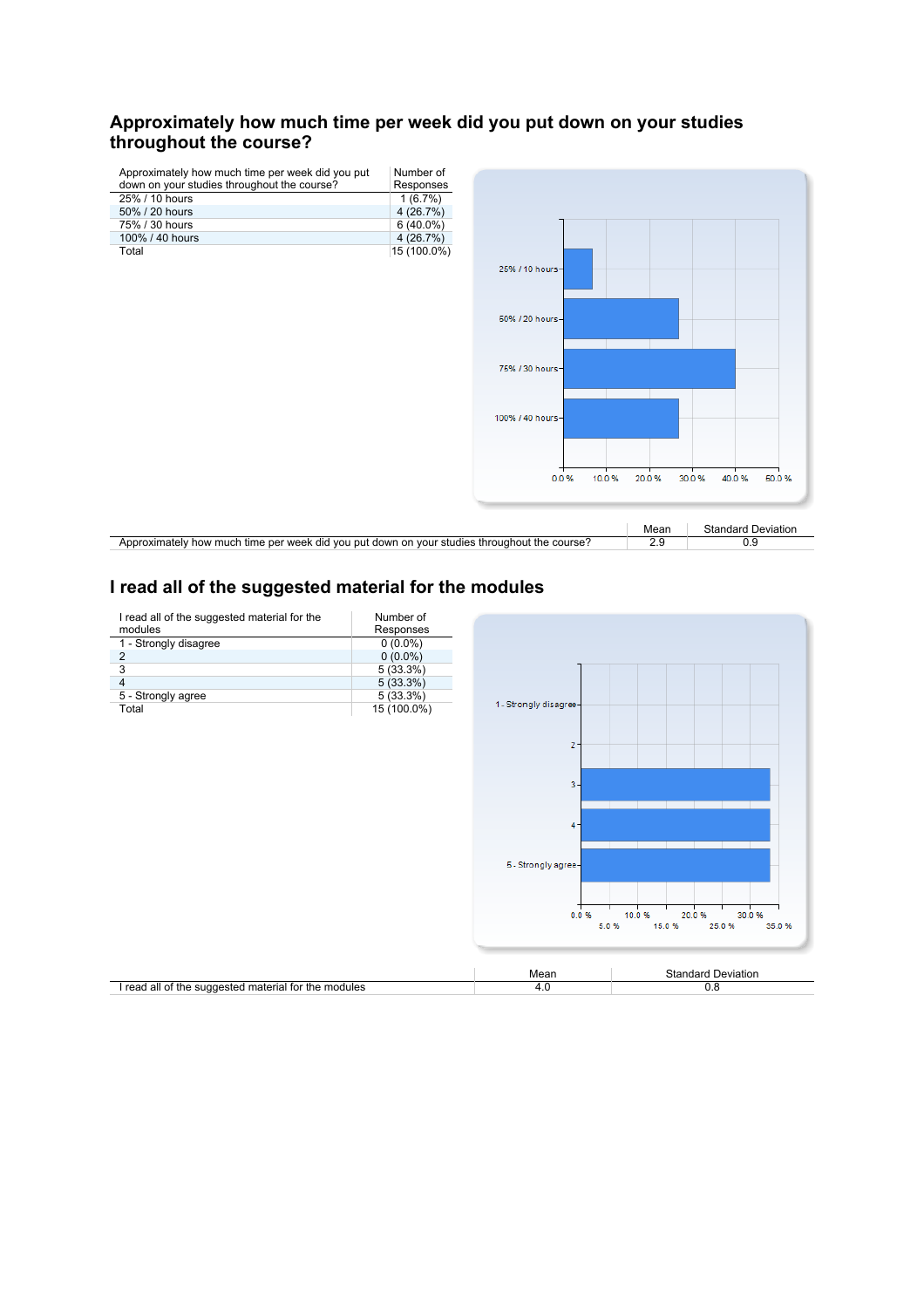## **OVERALL EVALUATION**

### **Overall I was satisfied with this course**



#### **I would recommend this course to another student**

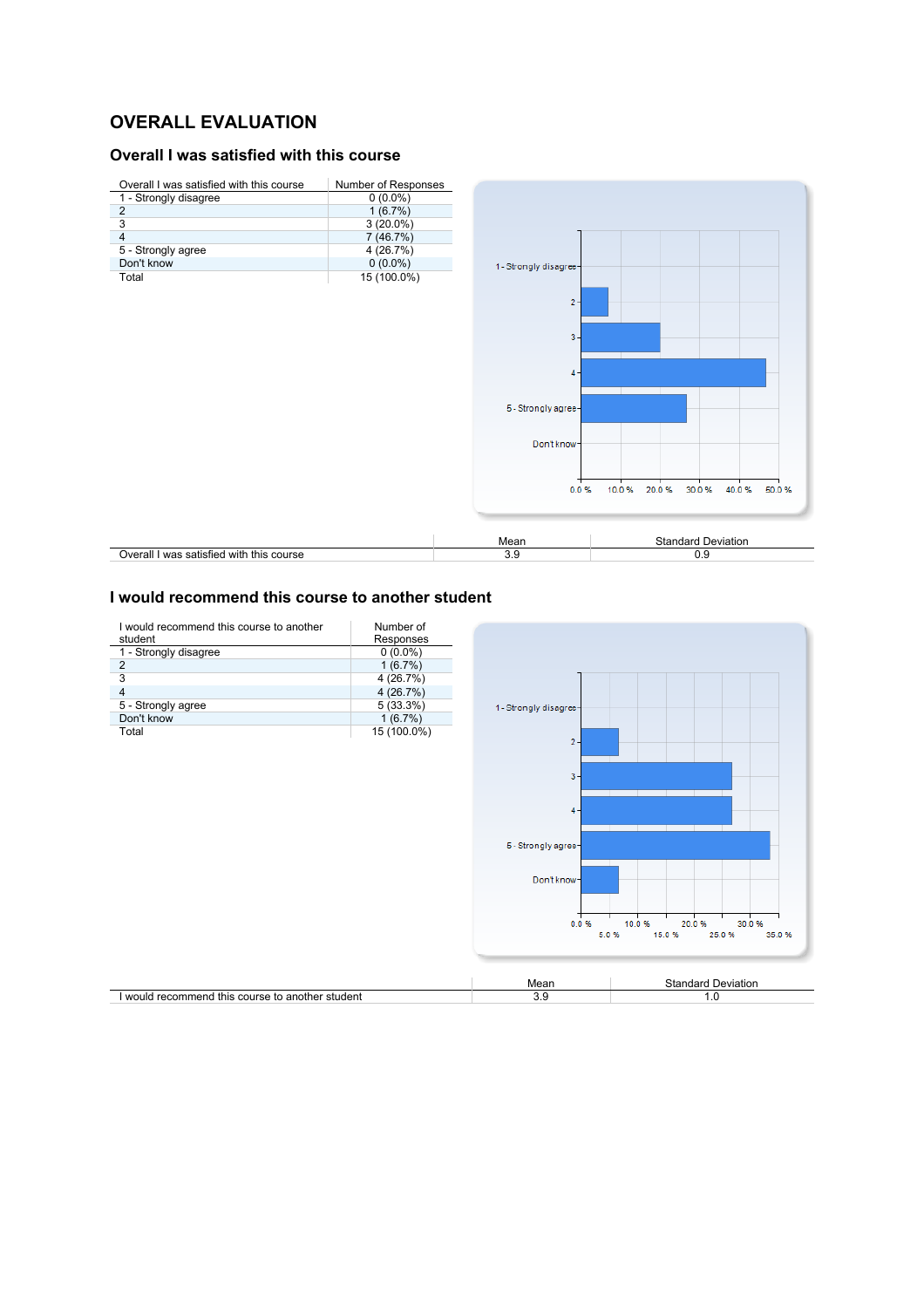#### **The modules stimulated my interest in the subjects addressed**



#### **I was able to achieve the learning outcomes specified in the course outline**



General comments on the course: very limited support!

### **What did you most like about the course?**

#### What did you most like about the course?

Flexibility, Distance, Academic Freedom to pursue one's academic interest. The topics of the assignments

Not much